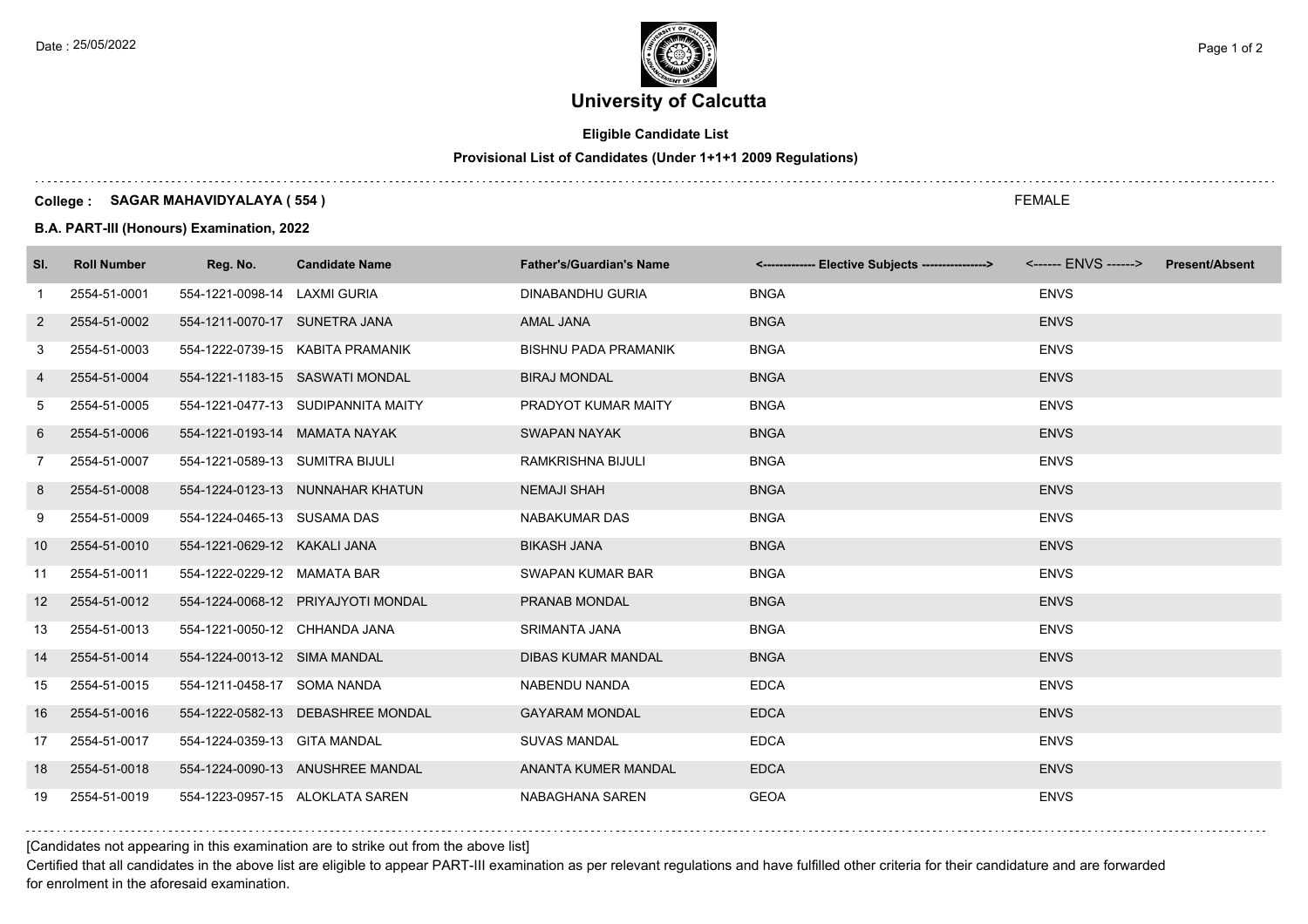

### **Eligible Candidate List**

### **Provisional List of Candidates (Under 1+1+1 2009 Regulations)**

#### **College : SAGAR MAHAVIDYALAYA ( 554 )**

**B.A. PART-III (Honours) Examination, 2022**

| SI.       | <b>Roll Number</b> | Reg. No.                        | <b>Candidate Name</b>            | <b>Father's/Guardian's Name</b> | <-------------- Elective Subjects ----------------> | <b>Present/Absent</b> |
|-----------|--------------------|---------------------------------|----------------------------------|---------------------------------|-----------------------------------------------------|-----------------------|
| <b>20</b> | 2554-51-0020       | 554-1221-0646-13 ROJINA KHATUN  |                                  | MIRJA NAZRUL BEG                | <b>GEOA</b>                                         | <b>ENVS</b>           |
| 21        | 2554-51-0021       |                                 | 554-1224-0218-12 BAISAKHI MONDAL | <b>SRIBINDU MONDAL</b>          | <b>HISA</b>                                         | <b>ENVS</b>           |
|           | 22 2554-51-0022    | 554-1221-0299-13 SHRABANI MAITY |                                  | LAKSHMIKANTA MAITY              | <b>HISA</b>                                         | <b>ENVS</b>           |
| 23        | 2554-51-0023       | 554-1224-0131-15 SIPRA MANDAL   |                                  | PURNENDU MANDAL                 | <b>SANA</b>                                         | <b>ENVS</b>           |

[Candidates not appearing in this examination are to strike out from the above list]

Certified that all candidates in the above list are eligible to appear PART-III examination as per relevant regulations and have fulfilled other criteria for their candidature and are forwarded for enrolment in the aforesaid examination.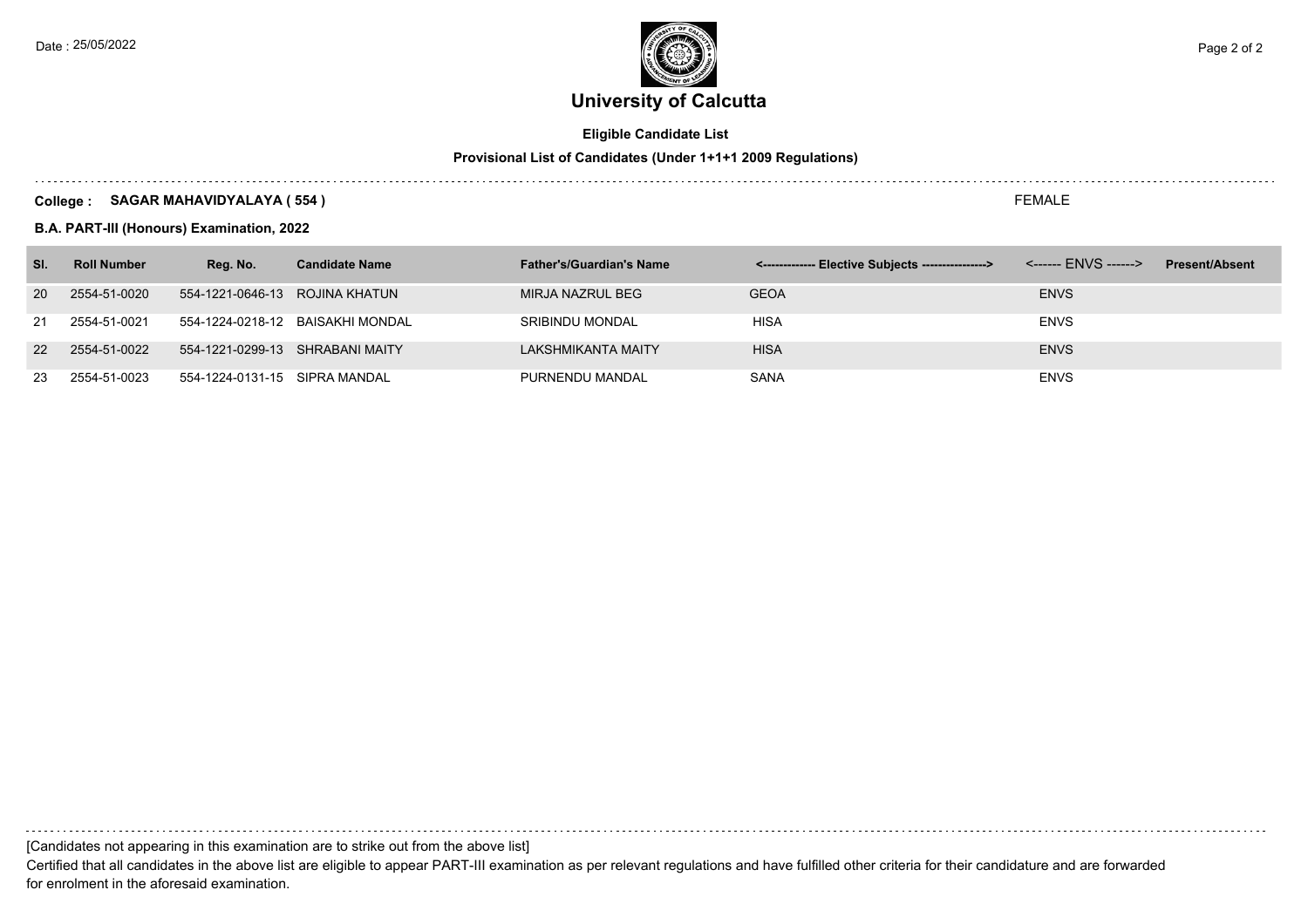

### **Eligible Candidate List**

### **Provisional List of Candidates (Under 1+1+1 2009 Regulations)**

#### **College : SAGAR MAHAVIDYALAYA ( 554 )**

**B.A. PART-III (Honours) Examination, 2022**

| SI.             | <b>Roll Number</b> | Reg. No.                        | <b>Candidate Name</b>            | <b>Father's/Guardian's Name</b> | <-------------- Elective Subjects ----------------> <------ ENVS ------> | <b>Present/Absent</b> |
|-----------------|--------------------|---------------------------------|----------------------------------|---------------------------------|--------------------------------------------------------------------------|-----------------------|
|                 | 2554-61-0001       | 554-1111-0402-17                | RABIKANTA MAITY                  | <b>MAHADEB MAITY</b>            | <b>BNGA</b>                                                              | <b>ENVS</b>           |
| 2               | 2554-61-0002       | 554-1121-0149-12 SUDHAMAY DAS   |                                  | <b>CHANDAN DAS</b>              | <b>EDCA</b>                                                              | <b>ENVS</b>           |
| 3               | 2554-61-0003       | 554-1121-0140-12 DIPANKAR MAITI |                                  | SHYAMAPADA MAITI                | <b>EDCA</b>                                                              | <b>ENVS</b>           |
| $\overline{4}$  | 2554-61-0004       | 554-1122-0563-13 BABLU MONDAL   |                                  | <b>RAMHARI MONDAL</b>           | <b>GEOA</b>                                                              | <b>ENVS</b>           |
| 5               | 2554-61-0005       | 554-1121-1253-15 SAMAR GIRI     |                                  | <b>SWAPAN GIRI</b>              | GEOA                                                                     | <b>ENVS</b>           |
| 6               | 2554-61-0006       |                                 | 554-1124-0258-13 BISWAJIT MONDAL | PRABHAKAR MONDAL                | <b>GEOA</b>                                                              | <b>ENVS</b>           |
| 7               | 2554-61-0007       |                                 | 554-1121-0198-12 MADHUSUDAN DAS  | ASHOKE KUMAR DAS                | HISA                                                                     | <b>ENVS</b>           |
| 8               | 2554-61-0008       | 554-1122-0255-13 PRATIP DAS     |                                  | <b>TAPAN DAS</b>                | <b>HISA</b>                                                              | <b>ENVS</b>           |
| 9               | 2554-61-0009       | 554-1121-0066-13 SUSANTA BERA   |                                  | <b>BASVDEB BERA</b>             | <b>HISA</b>                                                              | <b>ENVS</b>           |
| 10              | 2554-61-0010       |                                 | 554-1121-0250-13 SOURAV MONDAL   | <b>SHYAMSUNDAR MONDAL</b>       | <b>HISA</b>                                                              | <b>ENVS</b>           |
| 11              | 2554-61-0011       | 554-1121-0233-12 CHIRANJIT GIRI |                                  | <b>BIKASH GIRI</b>              | <b>HISA</b>                                                              | <b>ENVS</b>           |
| 12 <sup>°</sup> | 2554-61-0012       |                                 | 554-1121-0206-12 DEBDULAL MAITY  | <b>PRAKASH MAITY</b>            | <b>HISA</b>                                                              | <b>ENVS</b>           |
| 13              | 2554-61-0013       |                                 | 554-1121-1053-15 ARINDAM PRADHAN | <b>MAHADEB PRADHAN</b>          | <b>PLSA</b>                                                              | <b>ENVS</b>           |
| 14              | 2554-61-0014       | 554-1124-0613-16 SUBHAJI BERA   |                                  | APURBA KUMAR BERA               | <b>PLSA</b>                                                              | <b>ENVS</b>           |
| 15              | 2554-61-0015       |                                 | 554-1121-0253-12 DUSHMANTA DAS   | <b>DULAL DAS</b>                | <b>PLSA</b>                                                              | <b>ENVS</b>           |

[Candidates not appearing in this examination are to strike out from the above list]

Certified that all candidates in the above list are eligible to appear PART-III examination as per relevant regulations and have fulfilled other criteria for their candidature and are forwarded for enrolment in the aforesaid examination.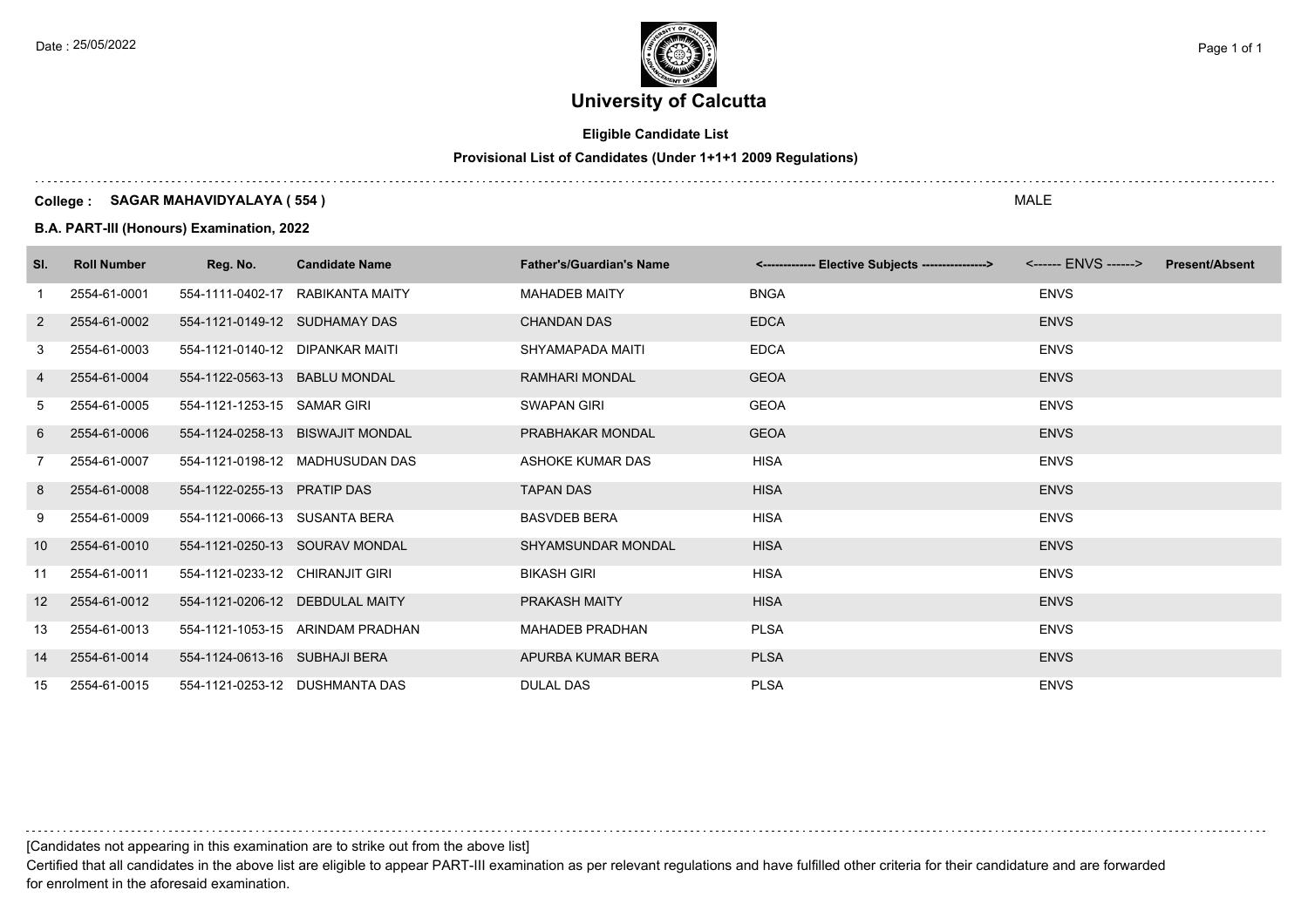

### **Eligible Candidate List**

### **Provisional List of Candidates (Under 1+1+1 2009 Regulations)**

#### **College : SAGAR MAHAVIDYALAYA ( 554 )**

**B.A. PART-III (General) Examination, 2022**

| SI.                   | <b>Roll Number</b> | Reg. No.                       | <b>Candidate Name</b>              | <b>Father's/Guardian's Name</b> |             |             | <-------------- Elective Subjects ----------------> |             | <b>Present/Absent</b> |
|-----------------------|--------------------|--------------------------------|------------------------------------|---------------------------------|-------------|-------------|-----------------------------------------------------|-------------|-----------------------|
| -1                    | 2554-55-0001       |                                | 554-1211-0538-17 TANUSHREE DINDA   | <b>GOURHARI DINDA</b>           | <b>BNGG</b> | <b>HISG</b> | <b>EDCG</b>                                         | <b>ENVS</b> |                       |
| $\mathbf{2}^{\prime}$ | 2554-55-0002       | 554-1211-0735-17 ARPITA MAL    |                                    | <b>BIPLAB MAL</b>               | <b>BNGG</b> | <b>HISG</b> | <b>EDCG</b>                                         | <b>ENVS</b> |                       |
| 3                     | 2554-55-0003       |                                | 554-1221-0491-15 BRATATI CHOWDHURY | <b>VIVAKANANDA CHOWDHURY</b>    | <b>HISG</b> | PLSG        | PEDG                                                | <b>ENVS</b> |                       |
| 4                     | 2554-55-0004       | 554-1212-0722-17 NANDITA DAS   |                                    | RAMKRISHNA DAS                  | <b>PLSG</b> | <b>PEDG</b> | <b>SANG</b>                                         | <b>ENVS</b> |                       |
| 5                     | 2554-55-0005       | 554-1221-0685-14 TUMPA KHATUN  |                                    | SK MUJIBAR RAHAMAN              | <b>BNGG</b> | <b>EDCG</b> | <b>HISG</b>                                         | <b>ENVS</b> |                       |
| 6                     | 2554-55-0006       |                                | 554-1212-0346-17 NILIMA PRAMANIK   | <b>KESHAB PRAMANIK</b>          | <b>BNGG</b> | <b>PLSG</b> | <b>EDCG</b>                                         | <b>ENVS</b> |                       |
| $\overline{7}$        | 2554-55-0007       | 554-1221-0552-16 NABANITA JANA |                                    | <b>JHARESWAR JANA</b>           | <b>BNGG</b> | <b>HISG</b> | <b>PLSG</b>                                         | <b>ENVS</b> |                       |
| 8                     | 2554-55-0008       | 554-1221-0691-15 DIPIKA JANA   |                                    | <b>MANAS JANA</b>               | <b>BNGG</b> | <b>EDCG</b> | <b>PLSG</b>                                         | <b>ENVS</b> |                       |
| 9                     | 2554-55-0009       | 554-1222-0682-16 MANASA BAR    |                                    | PARIMAL BAR                     | <b>BNGG</b> | <b>EDCG</b> | <b>SANG</b>                                         | <b>ENVS</b> |                       |
| 10                    | 2554-55-0010       | 554-1211-0262-17 BHABANI DAS   |                                    | <b>SWAPAN DAS</b>               | <b>EDCG</b> | <b>BNGG</b> | <b>PLSG</b>                                         | <b>ENVS</b> |                       |
| 11                    | 2554-55-0011       | 554-1212-0457-17 BHARATI SHIT  |                                    | <b>BASUDEB SHIT</b>             | <b>BNGG</b> | PLSG        | <b>EDCG</b>                                         | <b>ENVS</b> |                       |
| 12                    | 2554-55-0012       |                                | 554-1212-0497-17 MAMATA MONDAL     | <b>ASHOK MONDAL</b>             | <b>BNGG</b> | <b>HISG</b> | <b>SANG</b>                                         | <b>ENVS</b> |                       |
| 13                    | 2554-55-0013       |                                | 554-1221-0497-16 SUSAMA KHANRA     | JADUNANDAN KHANRA               | <b>BNGG</b> | <b>HISG</b> | <b>EDCG</b>                                         | <b>ENVS</b> |                       |
| 14                    | 2554-55-0014       |                                | 554-1221-0809-16 PRIYANKA MAITY    | <b>DILIPI MAITY</b>             | <b>BNGG</b> | <b>HISG</b> | <b>EDCG</b>                                         | <b>ENVS</b> |                       |
| 15                    | 2554-55-0015       | 554-1224-0186-16 ARPITA MANDAL |                                    | <b>RABIN KUMAR MANDAL</b>       | <b>PLSG</b> | HISG        | <b>EDCG</b>                                         | <b>ENVS</b> |                       |
| 16                    | 2554-55-0016       | 554-1221-0124-16 SUPARNA DAS   |                                    | PANCHANAN DAS                   | <b>BNGG</b> | <b>HISG</b> | <b>EDCG</b>                                         | <b>ENVS</b> |                       |
| 17                    | 2554-55-0017       | 554-1221-0145-16 SUSAMA JANA   |                                    | <b>GAGAN JANA</b>               | <b>BNGG</b> | <b>HISG</b> | <b>EDCG</b>                                         | <b>ENVS</b> |                       |
| 18                    | 2554-55-0018       | 554-1221-0153-16 AISHI KHATUA  |                                    | <b>TAPAS KHATUA</b>             | <b>BNGG</b> | <b>EDCG</b> | <b>SANG</b>                                         | <b>ENVS</b> |                       |
| 19                    | 2554-55-0019       | 554-1221-0205-16 RIYA JANA     |                                    | PITAMBAR JANA                   | <b>BNGG</b> | HISG        | <b>EDCG</b>                                         | <b>ENVS</b> |                       |

#### [Candidates not appearing in this examination are to strike out from the above list]

Certified that all candidates in the above list are eligible to appear PART-III examination as per relevant regulations and have fulfilled other criteria for their candidature and are forwarded for enrolment in the aforesaid examination.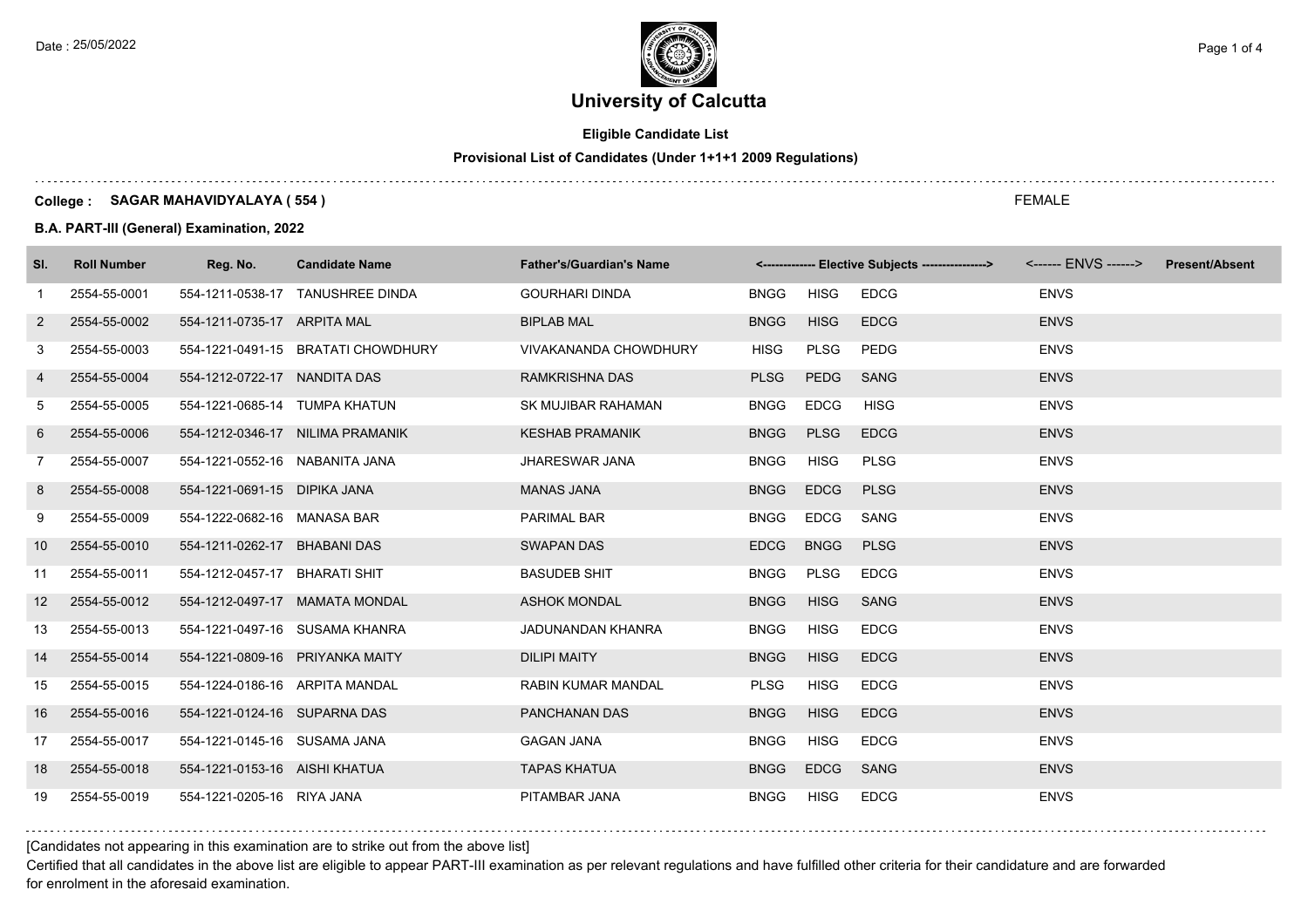

### **Eligible Candidate List**

### **Provisional List of Candidates (Under 1+1+1 2009 Regulations)**

#### **College : SAGAR MAHAVIDYALAYA ( 554 )**

#### **B.A. PART-III (General) Examination, 2022**

| SI. | <b>Roll Number</b> | Reg. No.                        | <b>Candidate Name</b>               | <b>Father's/Guardian's Name</b>       |             |             | <-------------- Elective Subjects ---------------> <------ ENVS ------> Present/Absent |             |  |
|-----|--------------------|---------------------------------|-------------------------------------|---------------------------------------|-------------|-------------|----------------------------------------------------------------------------------------|-------------|--|
| 20  | 2554-55-0020       |                                 | 554-1221-0255-16 SUMITRA SHASMAL    | <b>JHUNA SHASMAL</b>                  | <b>BNGG</b> | <b>HISG</b> | <b>EDCG</b>                                                                            | <b>ENVS</b> |  |
| 21  | 2554-55-0021       | 554-1221-0551-16 SOMASRI JANA   |                                     | SUBIMAL JANA                          | <b>BNGG</b> | HISG        | <b>EDCG</b>                                                                            | <b>ENVS</b> |  |
| 22  | 2554-55-0022       | 554-1224-0860-16 PURNIMA BERA   |                                     | <b>SUBHAS BERA</b>                    | <b>BNGG</b> | <b>EDCG</b> | SANG                                                                                   | <b>ENVS</b> |  |
| 23  | 2554-55-0023       |                                 | 554-1221-1177-15 SANTI MAHAPATRA    | <b>DILIP MAHAPATRA</b>                | <b>BNGG</b> | HISG        | <b>EDCG</b>                                                                            | <b>ENVS</b> |  |
| 24  | 2554-55-0024       |                                 | 554-1221-1199-15 MOUPARNA ACHARJYA  | SUDHANGSHU SHEKHAR<br><b>ACHARJYA</b> | <b>BNGG</b> | <b>HISG</b> | <b>EDCG</b>                                                                            | <b>ENVS</b> |  |
| 25  | 2554-55-0025       | 554-1224-0585-15 PIU PATRA      |                                     | PRAKASH KUMAR PATRA                   | <b>BNGG</b> | <b>EDCG</b> | SANG                                                                                   | <b>ENVS</b> |  |
| 26  | 2554-55-0026       | 554-1222-0503-14 JHARNA PATRA   |                                     | <b>SUDARSON PATRA</b>                 | <b>BNGG</b> | <b>PLSG</b> | <b>EDCG</b>                                                                            | <b>ENVS</b> |  |
| 27  | 2554-55-0027       | 554-1224-0797-15 ANIMA MONDAL   |                                     | <b>HRISIKESH MONDAL</b>               | <b>BNGG</b> | HISG        | <b>EDCG</b>                                                                            | <b>ENVS</b> |  |
| 28  | 2554-55-0028       | 554-1222-0743-15 SHIBANI BHUNIA |                                     | <b>KHOKAN BHUNIA</b>                  | <b>BNGG</b> | SANG        | <b>EDCG</b>                                                                            | <b>ENVS</b> |  |
| 29  | 2554-55-0029       | 554-1221-0509-15 RUMA MAITY     |                                     | <b>RAMKRISHNA MAITY</b>               | HISG        | <b>BNGG</b> | <b>PLSG</b>                                                                            | <b>ENVS</b> |  |
| 30  | 2554-55-0030       | 554-1221-0729-14 NASIMA KHATUN  |                                     | SK AMMED ALI                          | <b>BNGG</b> | <b>HISG</b> | <b>EDCG</b>                                                                            | <b>ENVS</b> |  |
| 31  | 2554-55-0031       |                                 | 554-1225-1511-15 FIRDOUS ARA KHATUN | <b>SK SAMSUL ALAM</b>                 | <b>BNGG</b> | HISG        | <b>EDCG</b>                                                                            | <b>ENVS</b> |  |
| 32  | 2554-55-0032       |                                 | 554-1221-1469-15 MUSLIMA KHATUN     | <b>SK AHAMMED</b>                     | <b>BNGG</b> | <b>HISG</b> | <b>EDCG</b>                                                                            | <b>ENVS</b> |  |
| 33  | 2554-55-0033       | 554-1224-0517-12 RUPASRI DAS    |                                     | MIHIR KANTI DAS                       | SANG        | <b>EDCG</b> | <b>BNGG</b>                                                                            | <b>ENVS</b> |  |
| 34  | 2554-55-0034       | 554-1221-0657-12 BIDISHA DAS    |                                     | <b>NARAYAN DAS</b>                    | <b>EDCG</b> | <b>PLSG</b> | <b>ENGG</b>                                                                            | <b>ENVS</b> |  |
| 35  | 2554-55-0035       | 554-1222-0688-12 BABITA DAS     |                                     | <b>DULAL DAS</b>                      | <b>ENGG</b> | <b>EDCG</b> | <b>HISG</b>                                                                            | <b>ENVS</b> |  |
| 36  | 2554-55-0036       | 554-1222-0391-12 NIBEDITA PATRA |                                     | <b>BRIHASPATI PATRA</b>               | <b>BNGG</b> | <b>EDCG</b> | <b>PLSG</b>                                                                            | <b>ENVS</b> |  |
| 37  | 2554-55-0037       | 554-1221-0495-13 BAISAKHI MAITY |                                     | <b>SWAPAN MAITY</b>                   |             | EDCG SANG   | <b>PLSG</b>                                                                            | <b>ENVS</b> |  |

### [Candidates not appearing in this examination are to strike out from the above list]

Certified that all candidates in the above list are eligible to appear PART-III examination as per relevant regulations and have fulfilled other criteria for their candidature and are forwarded for enrolment in the aforesaid examination.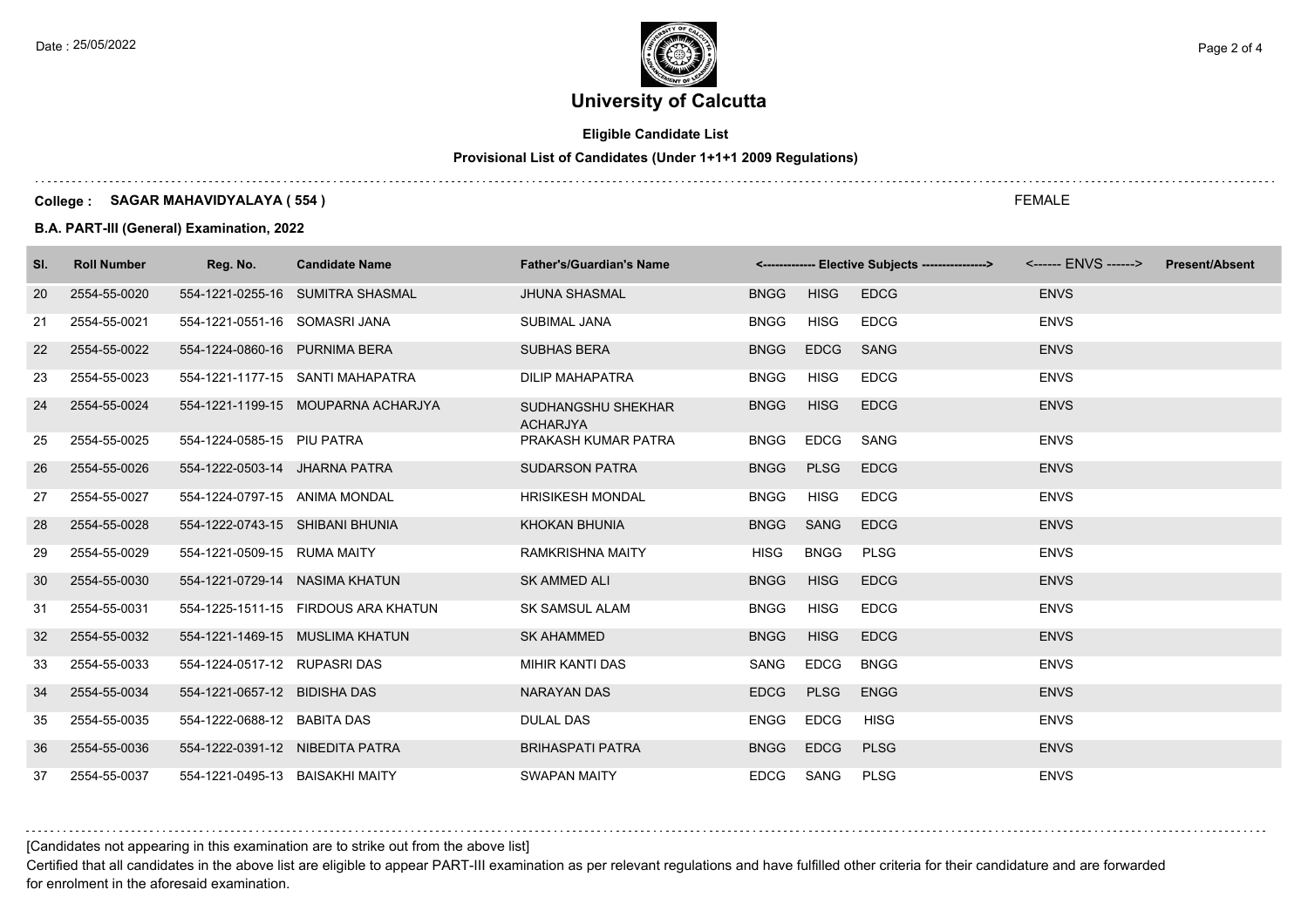

### **Eligible Candidate List**

### **Provisional List of Candidates (Under 1+1+1 2009 Regulations)**

#### **College : SAGAR MAHAVIDYALAYA ( 554 )**

**B.A. PART-III (General) Examination, 2022**

| SI. | <b>Roll Number</b> | Reg. No.                       | <b>Candidate Name</b>                | <b>Father's/Guardian's Name</b> |             |             | <-------------- Elective Subjects ----------------> <------ ENVS ------> |             | <b>Present/Absent</b> |
|-----|--------------------|--------------------------------|--------------------------------------|---------------------------------|-------------|-------------|--------------------------------------------------------------------------|-------------|-----------------------|
| 38  | 2554-55-0038       | 554-1221-0397-13 KAKALI SAHOO  |                                      | <b>SRIMANTA SAHOO</b>           | <b>PLSG</b> | <b>HISG</b> | <b>EDCG</b>                                                              | <b>ENVS</b> |                       |
| 39  | 2554-55-0039       | 554-1224-0275-14 SUSMITA BARIK |                                      | PRABHAS BARIK                   | <b>BNGG</b> | <b>HISG</b> | <b>EDCG</b>                                                              | <b>ENVS</b> |                       |
| 40  | 2554-55-0040       | 554-1224-0175-14 SUPARNA JANA  |                                      | <b>ASHIS JANA</b>               | <b>BNGG</b> | <b>HISG</b> | <b>EDCG</b>                                                              | <b>ENVS</b> |                       |
| 41  | 2554-55-0041       | 554-1221-0770-14 SUTAPA JANA   |                                      | ATIN JANA                       | PEDG        | <b>HISG</b> | <b>BNGG</b>                                                              | <b>ENVS</b> |                       |
| 42  | 2554-55-0042       |                                | 554-1221-0530-14 KRISHNA RANI KHATUA | PORITOSH KHATUA                 | <b>BNGG</b> | <b>HISG</b> | <b>EDCG</b>                                                              | <b>ENVS</b> |                       |
| 43  | 2554-55-0043       | 554-1221-0437-14 INDRANI MAITY |                                      | SATYENDRA NATH MAITY            | <b>EDCG</b> | PLSG        | SANG                                                                     | <b>ENVS</b> |                       |
| 44  | 2554-55-0044       |                                | 554-1221-0307-14 SUSMITA KHATUN      | SK NASIR ALI KHAN               | <b>PLSG</b> | <b>EDCG</b> | <b>BNGG</b>                                                              | <b>ENVS</b> |                       |
| 45  | 2554-55-0045       | 554-1221-0287-14 UMA SAHOO     |                                      | SUBAL SAHOO                     | <b>BNGG</b> | <b>HISG</b> | PEDG                                                                     | <b>ENVS</b> |                       |
| 46  | 2554-55-0046       | 554-1221-0215-14 SEULI MANNA   |                                      | PRABHANSU MANNA                 | <b>BNGG</b> | <b>HISG</b> | <b>EDCG</b>                                                              | <b>ENVS</b> |                       |
| 47  | 2554-55-0047       | 554-1221-0128-14 GITA GIRI     |                                      | <b>BHUPATI GIRI</b>             | <b>EDCG</b> | <b>BNGG</b> | <b>PLSG</b>                                                              | <b>ENVS</b> |                       |
| 48  | 2554-55-0048       | 554-1221-0679-12 TUTU MAITY    |                                      | <b>UTTAM MAITY</b>              | <b>HISG</b> | <b>EDCG</b> | <b>BNGG</b>                                                              | <b>ENVS</b> |                       |
| 49  | 2554-55-0049       |                                | 554-1222-0637-12 PRIYANKA MANDAL     | SWAPAN KUMAR MANDAL             | <b>BNGG</b> | <b>EDCG</b> | <b>HISG</b>                                                              | <b>ENVS</b> |                       |
| 50  | 2554-55-0050       | 554-1221-0662-13 BULTI BANIA   |                                      | <b>MANIK BAINA</b>              | <b>EDCG</b> | <b>BNGG</b> | <b>HISG</b>                                                              | <b>ENVS</b> |                       |
| 51  | 2554-55-0051       |                                | 554-1222-0628-13 MAMANI BASANTA      | <b>BIDYUT BASANTA</b>           | <b>BNGG</b> | <b>HISG</b> | <b>EDCG</b>                                                              | <b>ENVS</b> |                       |
| 52  | 2554-55-0052       | 554-1222-0486-13 TANUSRI DAS   |                                      | <b>SANTOSH DAS</b>              | <b>BNGG</b> | <b>PLSG</b> | <b>EDCG</b>                                                              | <b>ENVS</b> |                       |
| 53  | 2554-55-0053       | 554-1224-0410-13 SUSMITA DAS   |                                      | <b>ASHOK DAS</b>                | <b>EDCG</b> | <b>HISG</b> | <b>PLSG</b>                                                              | <b>ENVS</b> |                       |
| 54  | 2554-55-0054       | 554-1221-0036-13 ANOMITRA DAS  |                                      | <b>SUVANKAR DAS</b>             | <b>BNGG</b> | <b>HISG</b> | <b>EDCG</b>                                                              | <b>ENVS</b> |                       |
| 55  | 2554-55-0055       |                                | 554-1223-0598-12 SUPARNA SOREN       | SUNIL KUMAR SOREN               | <b>HISG</b> | EDCG        | <b>BNGG</b>                                                              | <b>ENVS</b> |                       |
| 56  | 2554-55-0056       | 554-1222-0520-12 MILI DAS      |                                      | <b>SUBRATA DAS</b>              | <b>HISG</b> | <b>EDCG</b> | <b>BNGG</b>                                                              | <b>ENVS</b> |                       |

[Candidates not appearing in this examination are to strike out from the above list]

Certified that all candidates in the above list are eligible to appear PART-III examination as per relevant regulations and have fulfilled other criteria for their candidature and are forwarded for enrolment in the aforesaid examination.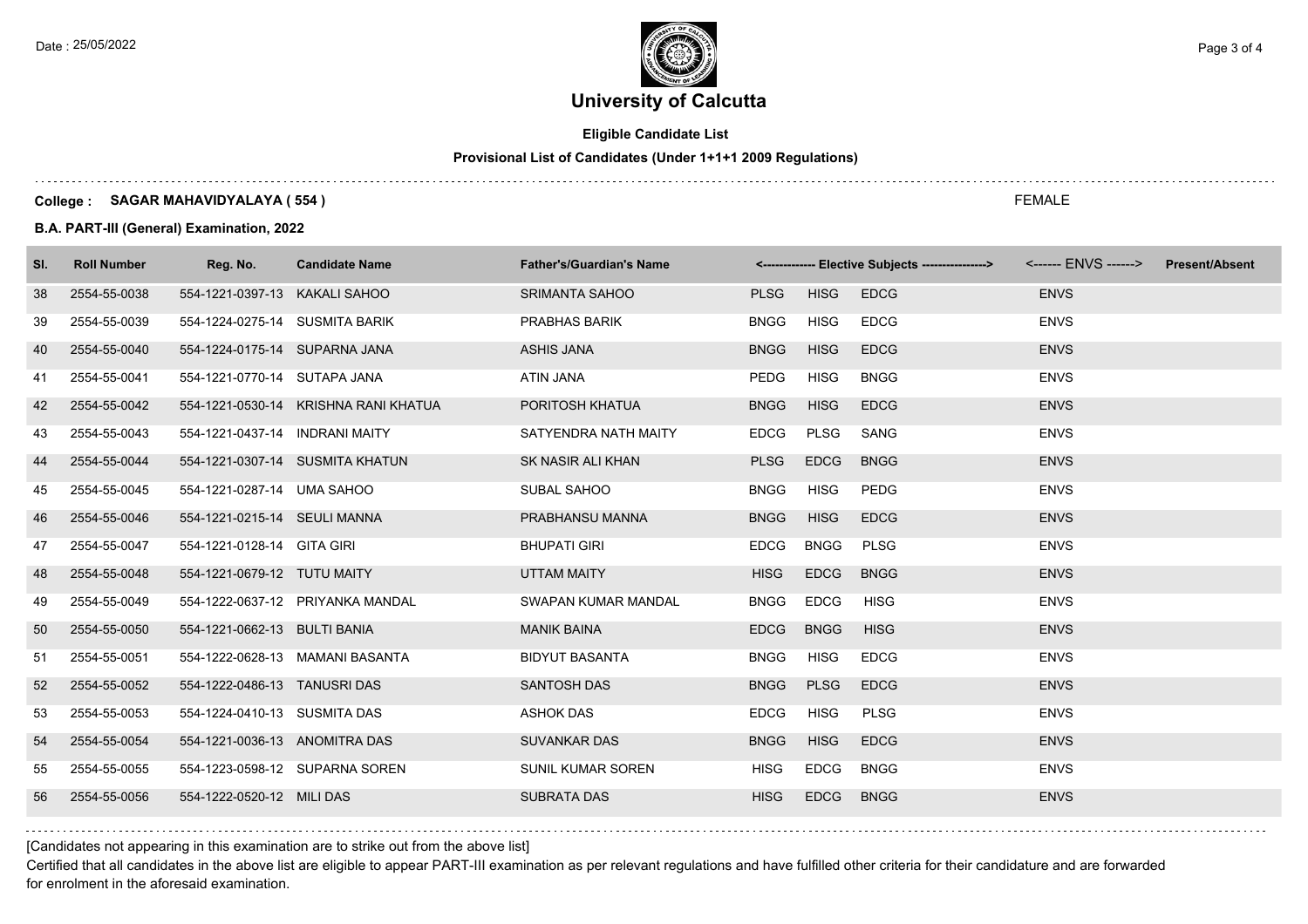

### **Eligible Candidate List**

#### **Provisional List of Candidates (Under 1+1+1 2009 Regulations)**

|     | <b>SAGAR MAHAVIDYALAYA (554)</b><br>College:<br><b>B.A. PART-III (General) Examination, 2022</b> | <b>FEMALE</b>                  |                       |                                 |                                                     |                       |
|-----|--------------------------------------------------------------------------------------------------|--------------------------------|-----------------------|---------------------------------|-----------------------------------------------------|-----------------------|
| SI. | <b>Roll Number</b>                                                                               | Reg. No.                       | <b>Candidate Name</b> | <b>Father's/Guardian's Name</b> | <-------------- Elective Subjects ----------------> | <b>Present/Absent</b> |
| 57  | 2554-55-0057                                                                                     | 554-1224-0316-12 MANASI MANDAL |                       | MONMATHA MANDAL                 | <b>EDCG</b><br><b>HISG</b><br><b>BNGG</b>           | <b>ENVS</b>           |

[Candidates not appearing in this examination are to strike out from the above list]

Certified that all candidates in the above list are eligible to appear PART-III examination as per relevant regulations and have fulfilled other criteria for their candidature and are forwarded for enrolment in the aforesaid examination.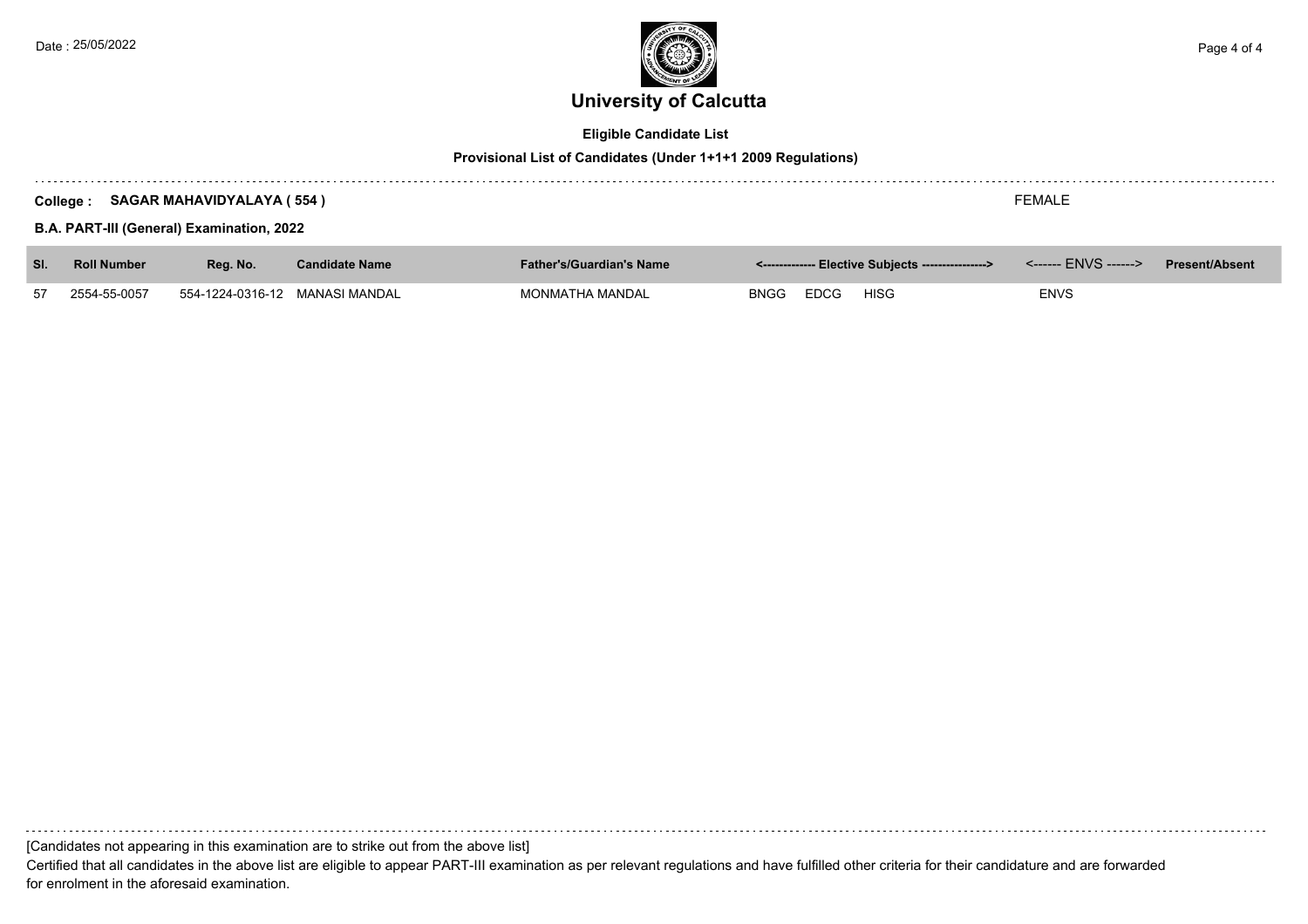

### **Eligible Candidate List**

### **Provisional List of Candidates (Under 1+1+1 2009 Regulations)**

#### **College : SAGAR MAHAVIDYALAYA ( 554 )**

**B.A. PART-III (General) Examination, 2022**

| SI.             | <b>Roll Number</b> | Reg. No.                       | <b>Candidate Name</b>               | <b>Father's/Guardian's Name</b> |             |             | <-------------- Elective Subjects ----------------> |             | <b>Present/Absent</b> |
|-----------------|--------------------|--------------------------------|-------------------------------------|---------------------------------|-------------|-------------|-----------------------------------------------------|-------------|-----------------------|
| $\mathbf{1}$    | 2554-65-0001       | 554-1121-0309-16 SOUVIK DAS    |                                     | <b>ARUN DAS</b>                 | <b>BNGG</b> | <b>HISG</b> | <b>EDCG</b>                                         | <b>ENVS</b> |                       |
| 2               | 2554-65-0002       |                                | 554-1121-0239-15 SANTANU NAYAK      | <b>DIPAK NAYAK</b>              | <b>BNGG</b> | <b>HISG</b> | <b>EDCG</b>                                         | <b>ENVS</b> |                       |
| 3               | 2554-65-0003       |                                | 554-1122-0626-16 ANIKESH BHUNIA     | SUDHANSU BHUNIA                 | <b>HISG</b> | <b>BNGG</b> | <b>PLSG</b>                                         | <b>ENVS</b> |                       |
| 4               | 2554-65-0004       | 554-1111-0183-17 RAKESH DAS    |                                     | SATYABRATA DAS                  | <b>EDCG</b> | <b>BNGG</b> | <b>PLSG</b>                                         | <b>ENVS</b> |                       |
| 5               | 2554-65-0005       | 554-1112-0247-17 ANUKUL PATRA  |                                     | PRAVAT PATRA                    | <b>BNGG</b> | <b>HISG</b> | <b>EDCG</b>                                         | <b>ENVS</b> |                       |
| 6               | 2554-65-0006       | 554-1112-0740-17 PRADIP DAS    |                                     | <b>BIMALENDU DAS</b>            | <b>BNGG</b> | <b>HISG</b> | <b>EDCG</b>                                         | <b>ENVS</b> |                       |
| 7               | 2554-65-0007       |                                | 554-1121-0384-16 SHIBSANKAR MAITY   | PHANINDRA NATH MAITY            | <b>HISG</b> | PLSG        | SANG                                                | <b>ENVS</b> |                       |
| 8               | 2554-65-0008       |                                | 554-1122-1235-15 CHANDAN MONDAL     | <b>RATAN MONDAL</b>             | <b>BNGG</b> | <b>HISG</b> | <b>EDCG</b>                                         | <b>ENVS</b> |                       |
| 9               | 2554-65-0009       |                                | 554-1122-0713-15 SUBHRANSU DAS      | <b>TAPAN DAS</b>                | <b>HISG</b> | <b>BNGG</b> | <b>PEDG</b>                                         | <b>ENVS</b> |                       |
| 10 <sup>°</sup> | 2554-65-0010       | 554-1121-1365-15 GOBINDA JANA  |                                     | <b>DEBAPASAD JANA</b>           | <b>PLSG</b> | <b>HISG</b> | <b>EDCG</b>                                         | <b>ENVS</b> |                       |
| 11              | 2554-65-0011       | 554-1121-0410-16 DIPANKAR PAL  |                                     | <b>BANABEHARI PAL</b>           | <b>BNGG</b> | PLSG        | SANG                                                | <b>ENVS</b> |                       |
| 12 <sup>2</sup> | 2554-65-0012       | 554-1121-0541-16 SUBRATA MAITY |                                     | <b>TUSHAR MAITY</b>             | <b>BNGG</b> | <b>PLSG</b> | <b>EDCG</b>                                         | <b>ENVS</b> |                       |
| 13              | 2554-65-0013       |                                | 554-1121-0747-16 SUMAN KALYAN JANA  | NARAYAN CHANDRA JANA            | <b>BNGG</b> | <b>HISG</b> | <b>EDCG</b>                                         | <b>ENVS</b> |                       |
| 14              | 2554-65-0014       |                                | 554-1122-0692-16 SURYASANKAR MONDAL | <b>SWAPAN KUMAR MONDAL</b>      | <b>BNGG</b> | <b>HISG</b> | <b>EDCG</b>                                         | <b>ENVS</b> |                       |
| 15              | 2554-65-0015       |                                | 554-1124-0341-16 SUKDEV MANDAL      | <b>UTTAM MANDAL</b>             | <b>BNGG</b> | <b>HISG</b> | <b>EDCG</b>                                         | <b>ENVS</b> |                       |
| 16              | 2554-65-0016       |                                | 554-1122-0079-16 INDRAJIT MONDAL    | <b>BHIMHARI MONDAL</b>          | <b>HISG</b> | <b>BNGG</b> | <b>PLSG</b>                                         | <b>ENVS</b> |                       |
| 17              | 2554-65-0017       | 554-1121-0839-15 ANUP KAR      |                                     | <b>GOBINDA KAR</b>              | PEDG        | PLSG        | SANG                                                | <b>ENVS</b> |                       |
| 18              | 2554-65-0018       | 551-1111-0484-13 KALIPADA JANA |                                     | <b>BHASKAR JANA</b>             | <b>PLSG</b> | <b>HISG</b> | <b>EDCG</b>                                         | <b>ENVS</b> |                       |
| 19              | 2554-65-0019       | 554-1121-0642-14 ANJAN GIRI    |                                     | <b>SRIMANTA GIRI</b>            | HISG        | PEDG        | <b>BNGG</b>                                         | <b>ENVS</b> |                       |

#### [Candidates not appearing in this examination are to strike out from the above list]

Certified that all candidates in the above list are eligible to appear PART-III examination as per relevant regulations and have fulfilled other criteria for their candidature and are forwarded for enrolment in the aforesaid examination.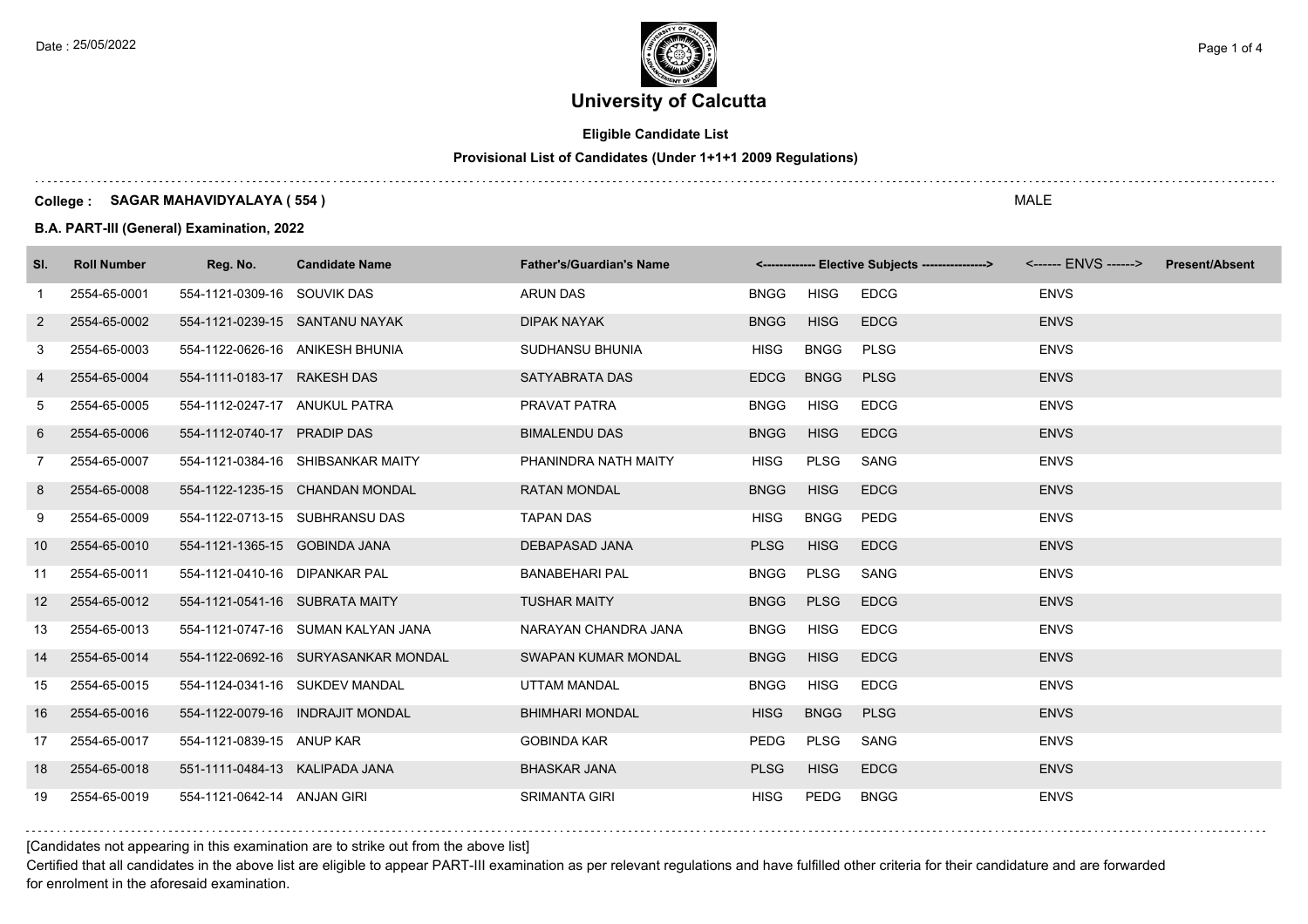

### **Eligible Candidate List**

### **Provisional List of Candidates (Under 1+1+1 2009 Regulations)**

#### **College : SAGAR MAHAVIDYALAYA ( 554 )**

**B.A. PART-III (General) Examination, 2022**

| SI. | <b>Roll Number</b> | Reg. No.                       | <b>Candidate Name</b>               | <b>Father's/Guardian's Name</b> |             |             | <-------------- Elective Subjects ----------------> |             | <b>Present/Absent</b> |
|-----|--------------------|--------------------------------|-------------------------------------|---------------------------------|-------------|-------------|-----------------------------------------------------|-------------|-----------------------|
| 20  | 2554-65-0020       | 554-1121-0634-14 SAIKAT DAS    |                                     | SANJOY DAS                      | <b>BNGG</b> | <b>HISG</b> | <b>PEDG</b>                                         | <b>ENVS</b> |                       |
| 21  | 2554-65-0021       |                                | 554-1124-1255-15 INDRAJIT MANDAL    | <b>BIMALENDU MANDAL</b>         | <b>GEOG</b> | <b>HISG</b> | <b>EDCG</b>                                         | <b>ENVS</b> |                       |
| 22  | 2554-65-0022       | 554-1121-0682-14 DIPANJAN BERA |                                     | <b>GOURHARI BERA</b>            | <b>GEOG</b> | <b>EDCG</b> | <b>HISG</b>                                         | <b>ENVS</b> |                       |
| 23  | 2554-65-0023       | 554-1122-1017-15 MONAJ MONDAL  |                                     | <b>JALADHAR MONDAL</b>          | <b>HISG</b> | <b>BNGG</b> | <b>EDCG</b>                                         | <b>ENVS</b> |                       |
| 24  | 2554-65-0024       |                                | 554-1122-0263-15 NARAYAN PATRA      | <b>SHAKTI PADA PATRA</b>        | <b>SANG</b> | <b>HISG</b> | <b>EDCG</b>                                         | <b>ENVS</b> |                       |
| 25  | 2554-65-0025       | 554-1121-1453-15 SANJIB PAHARI |                                     | SATYABRATA PAHARI               | <b>BNGG</b> | <b>EDCG</b> | SANG                                                | <b>ENVS</b> |                       |
| 26  | 2554-65-0026       | 554-1121-1123-15 BAPI MANNA    |                                     | PRANAB MANNA                    | PEDG        | <b>BNGG</b> | <b>PLSG</b>                                         | <b>ENVS</b> |                       |
| 27  | 2554-65-0027       | 554-1121-1111-15 SADHAN SAHOO  |                                     | KANAI SAHOO                     | <b>HISG</b> | SANG        | PEDG                                                | <b>ENVS</b> |                       |
| 28  | 2554-65-0028       |                                | 554-1121-0531-15 SHYAM SUNDAR GURIA | <b>NARAYAN GURIA</b>            | <b>HISG</b> | <b>PLSG</b> | <b>PEDG</b>                                         | <b>ENVS</b> |                       |
| 29  | 2554-65-0029       | 554-1121-0279-15 SK ALI ASRAF  |                                     | <b>MANSUR ALI</b>               | <b>BNGG</b> | PLSG        | <b>EDCG</b>                                         | <b>ENVS</b> |                       |
| 30  | 2554-65-0030       | 554-1121-0209-15 MANAS JANA    |                                     | <b>BINOY JANA</b>               | <b>PLSG</b> | <b>HISG</b> | <b>EDCG</b>                                         | <b>ENVS</b> |                       |
| 31  | 2554-65-0031       |                                | 554-1121-0067-15 LAKSHAN SAMANTA    | <b>BIJOY SAMANTA</b>            | <b>HISG</b> | <b>PLSG</b> | <b>EDCG</b>                                         | <b>ENVS</b> |                       |
| 32  | 2554-65-0032       | 554-1111-0219-15 DEBJYOTI GIRI |                                     | <b>BIJAN KANTI GIRI</b>         | <b>BNGG</b> | <b>PLSG</b> | PEDG                                                | <b>ENVS</b> |                       |
| 33  | 2554-65-0033       | 554-1121-0012-14 BISWAJIT ADAK |                                     | <b>SUKUMAR ADAK</b>             | <b>BNGG</b> | SANG        | <b>EDCG</b>                                         | <b>ENVS</b> |                       |
| 34  | 2554-65-0034       | 554-1122-0983-15 GOPAL DAS     |                                     | <b>TAPAS DAS</b>                | <b>PLSG</b> | <b>HISG</b> | <b>EDCG</b>                                         | <b>ENVS</b> |                       |
| 35  | 2554-65-0035       | 554-1121-0425-15 SUJOY DAS     |                                     | <b>ASHIM DAS</b>                | <b>HISG</b> | <b>BNGG</b> | <b>PLSG</b>                                         | <b>ENVS</b> |                       |
| 36  | 2554-65-0036       |                                | 554-1121-0633-13 MRINAL MONDAL      | <b>MIHIR MONDAL</b>             | <b>HISG</b> | <b>PLSG</b> | <b>PEDG</b>                                         | <b>ENVS</b> |                       |
| 37  | 2554-65-0037       | 554-1121-0307-13 BISWAJIT BERA |                                     | <b>BIMAL KUMAR BERA</b>         | <b>PLSG</b> | <b>HISG</b> | <b>EDCG</b>                                         | <b>ENVS</b> |                       |
| 38  | 2554-65-0038       |                                | 554-1121-0061-13 RAM CHANDRA GURIA  | LATE SWAPAN KUMAR GURIA         | <b>BNGG</b> | <b>PLSG</b> | PEDG                                                | <b>ENVS</b> |                       |

[Candidates not appearing in this examination are to strike out from the above list]

Certified that all candidates in the above list are eligible to appear PART-III examination as per relevant regulations and have fulfilled other criteria for their candidature and are forwarded for enrolment in the aforesaid examination.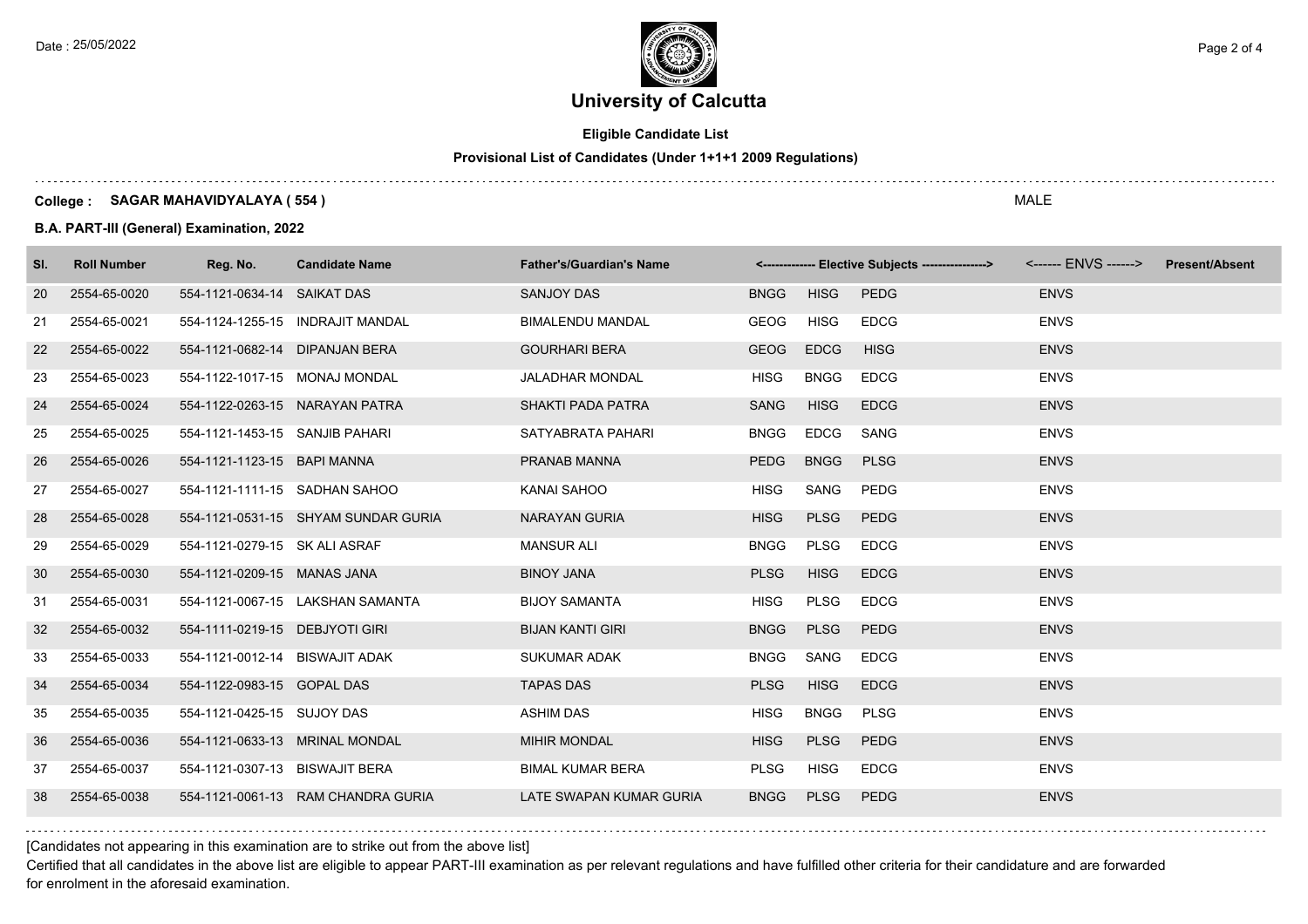

### **Eligible Candidate List**

### **Provisional List of Candidates (Under 1+1+1 2009 Regulations)**

#### **College : SAGAR MAHAVIDYALAYA ( 554 )**

**B.A. PART-III (General) Examination, 2022**

| SI. | <b>Roll Number</b> | Reg. No.                        | <b>Candidate Name</b>               | <b>Father's/Guardian's Name</b> |             |             | <-------------- Elective Subjects ----------------> <------ ENVS ------> Present/Absent |             |  |
|-----|--------------------|---------------------------------|-------------------------------------|---------------------------------|-------------|-------------|-----------------------------------------------------------------------------------------|-------------|--|
| 39  | 2554-65-0039       | 554-1121-0489-13 SURAJIT DAS    |                                     | <b>BIKASH CHANDRA DAS</b>       | <b>BNGG</b> | PLSG        | <b>EDCG</b>                                                                             | <b>ENVS</b> |  |
| 40  | 2554-65-0040       | 554-1121-0537-13 ABHIJIT DAS    |                                     | DULAL CHANDRA DAS               | <b>BNGG</b> | <b>PLSG</b> | <b>PEDG</b>                                                                             | <b>ENVS</b> |  |
| 41  | 2554-65-0041       | 554-1122-0802-14 ASIM PAIK      |                                     | <b>LALMOHAN PAIK</b>            | <b>BNGG</b> | PLSG        | <b>EDCG</b>                                                                             | <b>ENVS</b> |  |
| 42  | 2554-65-0042       |                                 | 554-1122-0226-14 SANTU KUMAR GHORAI | <b>SANJOY GHORAI</b>            | <b>BNGG</b> | <b>HISG</b> | <b>EDCG</b>                                                                             | <b>ENVS</b> |  |
| 43  | 2554-65-0043       |                                 | 554-1121-0619-14 ASIF IKBAL KHAN    | ABDUR RAHAMAN KHAN              | <b>BNGG</b> | PLSG        | <b>EDCG</b>                                                                             | <b>ENVS</b> |  |
| 44  | 2554-65-0044       | 554-1121-0472-14 SURANIL JANA   |                                     | <b>SUKOMOL JANA</b>             | <b>HISG</b> | <b>PEDG</b> | <b>BNGG</b>                                                                             | <b>ENVS</b> |  |
| 45  | 2554-65-0045       |                                 | 554-1121-0386-14 SOURAVKUMAR PATLA  | <b>TAPAN PATLA</b>              | <b>BNGG</b> | PLSG        | GEOG                                                                                    | <b>ENVS</b> |  |
| 46  | 2554-65-0046       | 554-1121-0381-14 SUKHAMOY DAS   |                                     | ANUP DAS                        | <b>BNGG</b> | <b>HISG</b> | <b>EDCG</b>                                                                             | <b>ENVS</b> |  |
| 47  | 2554-65-0047       |                                 | 554-1121-0158-14 SUSANTA MONDAL     | SIDDHARTHA MONDAL               | <b>BNGG</b> | <b>HISG</b> | <b>EDCG</b>                                                                             | <b>ENVS</b> |  |
| 48  | 2554-65-0048       | 554-1122-0518-13 SOURAV PATRA   |                                     | SWAPAN KUMAR PATRA              | PEDG        | <b>HISG</b> | <b>PLSG</b>                                                                             | <b>ENVS</b> |  |
| 49  | 2554-65-0049       |                                 | 554-1124-0112-13 KULAPRADIP MONDAL  | <b>BIMAL MONDAL</b>             | <b>BNGG</b> | <b>HISG</b> | <b>EDCG</b>                                                                             | <b>ENVS</b> |  |
| 50  | 2554-65-0050       |                                 | 554-1122-0063-13 SUBRATA PRAMANIK   | UTTAM PRAMANIK                  | <b>EDCG</b> | <b>PLSG</b> | <b>BNGG</b>                                                                             | <b>ENVS</b> |  |
| 51  | 2554-65-0051       |                                 | 554-1121-0674-12 PRASENJIT BERA     | <b>MANORANJAN BERA</b>          | <b>BNGG</b> | <b>EDCG</b> | <b>PLSG</b>                                                                             | <b>ENVS</b> |  |
| 52  | 2554-65-0052       | 554-1122-0547-13 SURAJIT BARUI  |                                     | <b>BISWAJIT BARUI</b>           | <b>HISG</b> | SANG        | <b>PEDG</b>                                                                             | <b>ENVS</b> |  |
| 53  | 2554-65-0053       |                                 | 554-1122-0691-13 ANIMESH PRADHAN    | ASHUTOSH PRADHAN                | PEDG        | <b>HISG</b> | <b>PLSG</b>                                                                             | <b>ENVS</b> |  |
| 54  | 2554-65-0054       |                                 | 554-1124-0495-14 ARINDAM MANDAL     | DINABINDHU MANDAL               | <b>BNGG</b> | <b>HISG</b> | <b>EDCG</b>                                                                             | <b>ENVS</b> |  |
| 55  | 2554-65-0055       | 554-1121-0281-12 RAJIB KAR      |                                     | ANJAN KAR                       | <b>BNGG</b> | <b>HISG</b> | <b>EDCG</b>                                                                             | <b>ENVS</b> |  |
| 56  | 2554-65-0056       | 554-1122-0101-13 BIDHAN MIDYA   |                                     | PARESH MIDYA                    | <b>HISG</b> | <b>PLSG</b> | PEDG                                                                                    | <b>ENVS</b> |  |
| 57  | 2554-65-0057       | 554-1121-0433-13 BISWAJIT MAITY |                                     | <b>TAPAN MAITY</b>              | <b>HISG</b> | PLSG        | <b>EDCG</b>                                                                             | <b>ENVS</b> |  |

#### [Candidates not appearing in this examination are to strike out from the above list]

Certified that all candidates in the above list are eligible to appear PART-III examination as per relevant regulations and have fulfilled other criteria for their candidature and are forwarded for enrolment in the aforesaid examination.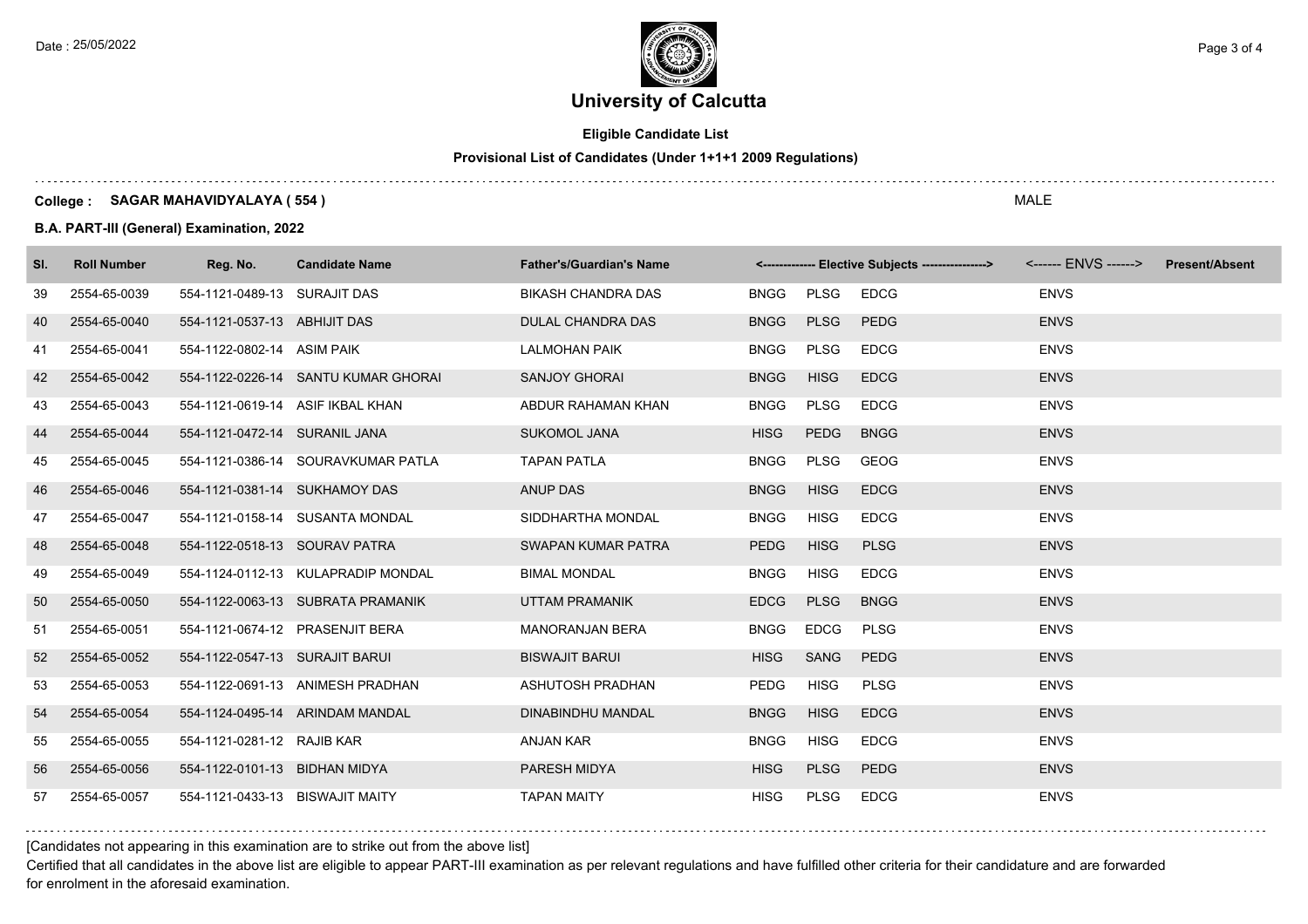

### **Eligible Candidate List**

### **Provisional List of Candidates (Under 1+1+1 2009 Regulations)**

#### **College : SAGAR MAHAVIDYALAYA ( 554 )**

#### **B.A. PART-III (General) Examination, 2022**

| SI. | <b>Roll Number</b> | Reg. No.                        | <b>Candidate Name</b>            | <b>Father's/Guardian's Name</b> |             |             | <------------- Elective Subjects ----------------> |             | <b>Present/Absent</b> |
|-----|--------------------|---------------------------------|----------------------------------|---------------------------------|-------------|-------------|----------------------------------------------------|-------------|-----------------------|
| 58  | 2554-65-0058       | 554-1121-0388-13 SK NUR HASAN   |                                  | <b>SK MONIRUL ISLAM</b>         | <b>BNGG</b> | <b>HISG</b> | <b>EDCG</b>                                        | <b>ENVS</b> |                       |
| 59  | 2554-65-0059       |                                 | 554-1122-0593-13 PALLAB PRADHAN  | <b>JHANTU PRADHAN</b>           | <b>HISG</b> | PLSG        | <b>BNGG</b>                                        | <b>ENVS</b> |                       |
| 60  | 2554-65-0060       | 554-1122-0244-13 BIPUL BAR      |                                  | <b>BABLU BAR</b>                | <b>BNGG</b> | <b>HISG</b> | <b>EDCG</b>                                        | <b>ENVS</b> |                       |
| 61  | 2554-65-0061       | 554-1122-0555-12 BRIHASPATI DAS |                                  | <b>ASTIBARAN DAS</b>            | GEOG        | <b>HISG</b> | <b>PLSG</b>                                        | <b>ENVS</b> |                       |
| 62  | 2554-65-0062       | 554-1121-0284-12 SUBRATA BERA   |                                  | <b>SUNIL KUMAR BERA</b>         | <b>PEDG</b> | <b>PLSG</b> | <b>BNGG</b>                                        | <b>ENVS</b> |                       |
| 63  | 2554-65-0063       | 554-1124-0272-12 TAPAS MONDAL   |                                  | <b>BHABATOSH MONDAL</b>         | <b>EDCG</b> | PLSG        | <b>HISG</b>                                        | <b>ENVS</b> |                       |
| 64  | 2554-65-0064       | 554-1122-0697-13 DEBASIS DAS    |                                  | <b>SANKAR DAS</b>               | <b>BNGG</b> | <b>HISG</b> | <b>EDCG</b>                                        | <b>ENVS</b> |                       |
| 65  | 2554-65-0065       | 554-1122-0613-12 SUJIT PAIK     |                                  | <b>TAPAN PAIK</b>               | <b>PLSG</b> | HISG        | <b>EDCG</b>                                        | <b>ENVS</b> |                       |
| 66  | 2554-65-0066       | 554-1124-0130-12 SOUMEN GHOSH   |                                  | <b>DINABANDHU GHOSH</b>         | <b>GEOG</b> | <b>EDCG</b> | <b>HISG</b>                                        | <b>ENVS</b> |                       |
| 67  | 2554-65-0067       |                                 | 554-1121-0524-12 SK NURUL HASAN  | <b>OSIAR ROHAMAN</b>            | EDCG        | PLSG        | HISG                                               | <b>ENVS</b> |                       |
| 68  | 2554-65-0068       | 554-1121-0452-12 RAJU SAMANTA   |                                  | <b>PRADIP SAMANTA</b>           | <b>PEDG</b> | <b>PLSG</b> | <b>BNGG</b>                                        | <b>ENVS</b> |                       |
| 69  | 2554-65-0069       |                                 | 554-1121-0300-12 MANGALDIP MANNA | PARITOSH MANNA                  | PEDG        | PLSG        | <b>HISG</b>                                        | <b>ENVS</b> |                       |
| 70  | 2554-65-0070       | 554-1124-0295-12 ASISH DEBNATH  |                                  | <b>KARTICK DEBNATH</b>          | <b>HISG</b> | <b>PLSG</b> | PEDG                                               | <b>ENVS</b> |                       |
| 71  | 2554-65-0071       | 554-1121-0291-12 SK MOMREJ      |                                  | <b>SK NESIMUDDIN</b>            | PEDG        | <b>BNGG</b> | <b>HISG</b>                                        | <b>ENVS</b> |                       |
| 72  | 2554-65-0072       | 554-1121-0213-12 BITTU BARUI    |                                  | <b>BIJOY KUMAR BARUI</b>        | <b>HISG</b> | <b>BNGG</b> | <b>PLSG</b>                                        | <b>ENVS</b> |                       |

[Candidates not appearing in this examination are to strike out from the above list]

Certified that all candidates in the above list are eligible to appear PART-III examination as per relevant regulations and have fulfilled other criteria for their candidature and are forwarded for enrolment in the aforesaid examination.